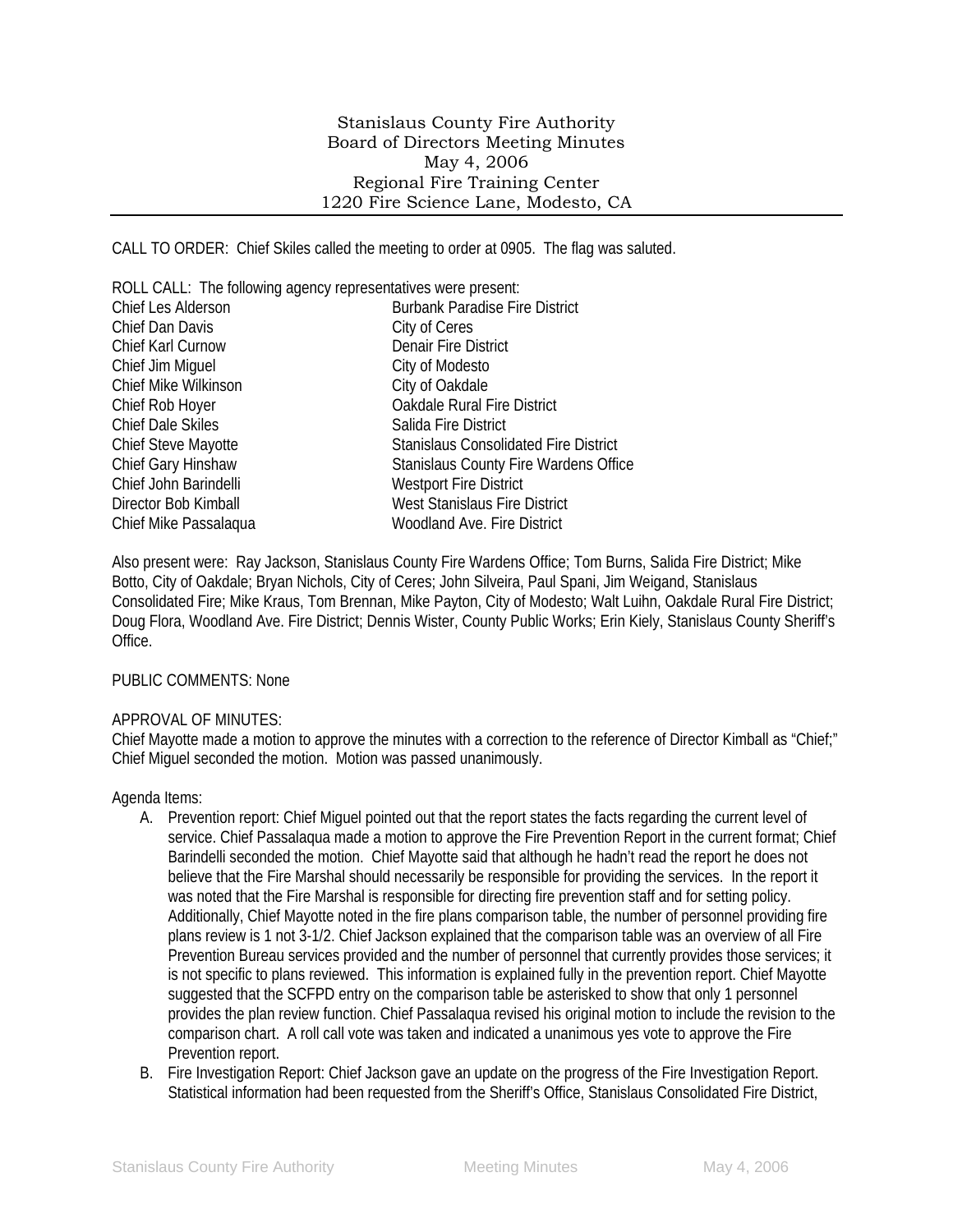and other various agencies and has been now received. Department's standards, policies and procedures have now been requested. The report has taken somewhat longer than expected due to a delay in receiving information. It is expected that a draft report should be available by the June Fire Authority meeting.

- C. Business Plan: Chief Skiles gave an overview of how the business plan has evolved. The first draft was distributed in April. At the last regular meeting a workshop was scheduled. The workshop was attended by numerous agencies and provided an opportunity for discussion of service priorities. Once service priorities and expectations were defined, funding was assigned to each one. Chief Skiles went through each service level section of the business plan and provided an opportunity for discussion of each of the business plan components. He asked that, if after reading the document, anyone has questions or comments that they contact him. The plan is to take this document, as a draft, to the individual Board of Supervisors. Chief Mayotte wanted to ensure that it was understood that the funding identified for each service level component was specific to personnel and not the entire program. Additional funding would be needed to fully support each position. His hope was that other revenue could be generated for funding the services. Chief Barindelli asked for clarification that the Cascade system falls under the Special Ops component. Chief Hinshaw noted that the new Fire Mobile Command Post purchased with Homeland Security Grant Funds should also come under special ops. The business plan will be brought back for further discussion and approval by the Fire Authority at a future meeting.
- D. Approval for the Executive Committee to meet with Board of Supervisors: Chief Skiles said that the Fire Authority needs to meet with the Board of Supervisors individually to introduce them to our plan and try to obtain their support as partners. This will give the board members an opportunity to review our priorities and give them a chance to have input on priorities we have set for future years. Then as a group, the entire Fire Authority will take it to the full board in a public meeting; we need their support both financially and as partners. Chief Mayotte believed that educating them ahead of time is a good idea. Chief Miguel believes that we should let the Supervisors know which services the Fire Authority is capable of providing and which services cannot be provided with the current funding levels. Business may be conducted differently in the future depending on funding. There was discussion on the fact that we have taken the original vision and written a business plan, now we need the Supervisors support as partners. The plan is based on the priorities of the fire service and should not be based on what the board wants unless some additional general fund contribution will fund that program. Chief Hinshaw suggested that each chief make an opportunity to talk to their individual supervisors to stress how important their support is to the Fire Authority. It was agreed that the chiefs need to speak in a unified manner and let them know that services will be cut if the funding is not available. Chief Skiles requested that if anyone has changes they would like to see made to the plan, please contact him, Mike Passalaqua, Ray, or Mimi either by e-mail or phone. Chief Mayotte made a motion for the executive team to start educating the Board of Supervisors on fire service issues; Chief Davis seconded the motion. Motion was passed unanimously.
- E. Contracts: Contracts for the services outlined in the business plan need to be developed. They will be started, but not completed before the business plan is approved. Chief Hoyer made a motion to begin work on the contracts for services; Director Kimball seconded the motion. Motion was unanimously passed.
- F. Fee Study: Chief Skiles questioned whether the Fire Authority should partner with anyone to do a fee study. There was discussion about a phased in approach to the new fees. Chief Mayotte made a motion to move forward with the fee study but to bring it back for approval before any monies are expended; Chief Barindelli seconded the motion. Motion was unanimously passed.

Chief Skiles repeated that if anyone has any questions, comments or concerns about any of the items discussed today, please contact anyone on the executive committee.

The next meeting is scheduled for June1, 2006. It will be held at 3705 Oakdale Road. There is the possibility of a mid-May special meeting for the investigation report, and the business plan. Chief Hinshaw will speak with the CEO regarding a time line to meet with the Board of Supervisors and putting the Fire Authority on a Board agenda.